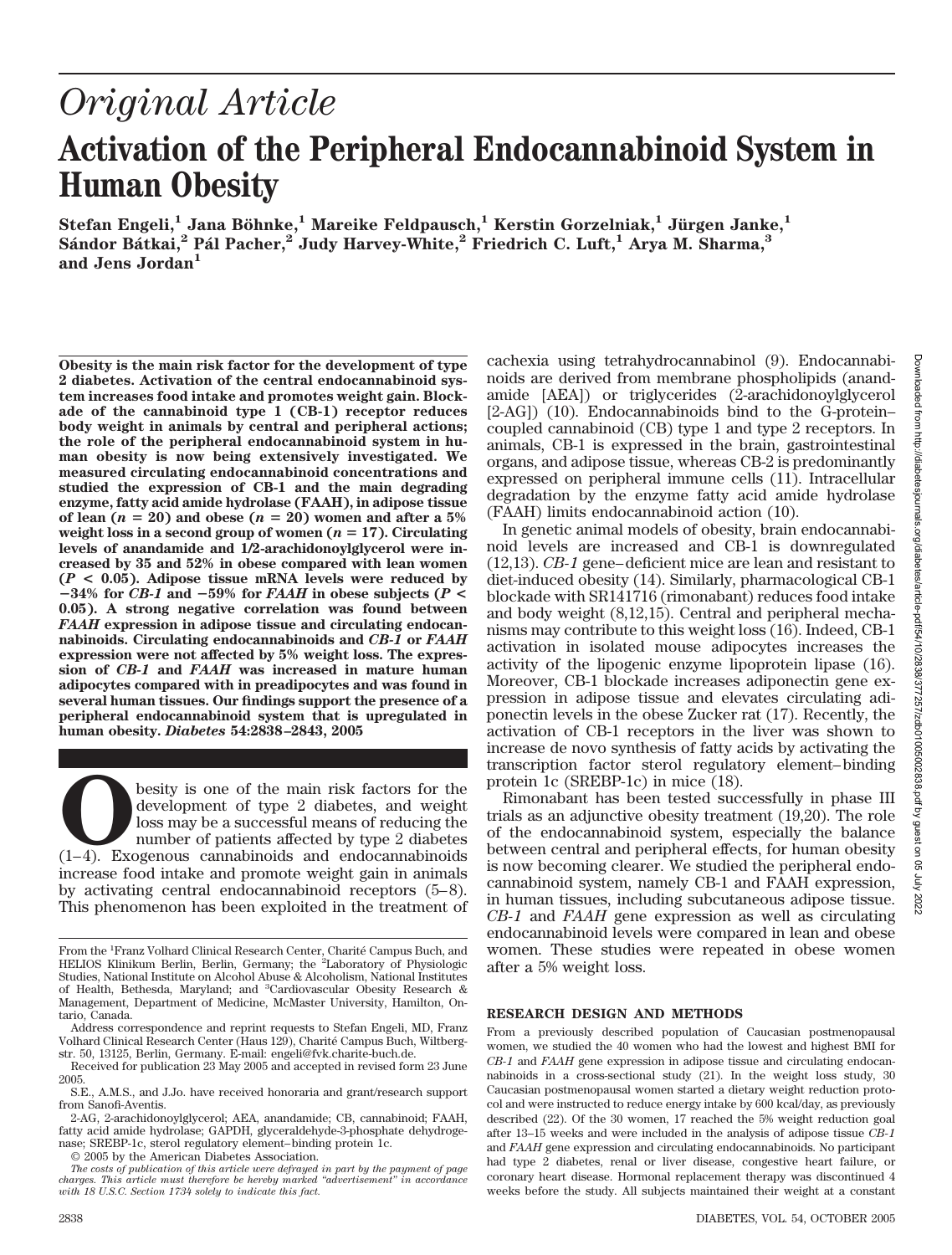

**FIG. 1. Expression of** *CB-1* **and** *FAAH* **genes in human tissues. Real-time RT-PCR of a multiple tissue human RNA panel, normalized by** *18S rRNA* **expression. Data are given in arbitrary units (AUs) relative to** *CB-1* **or** *FAAH* **gene expression in adipose tissue.**

level for at least 3 months before the study. The institutional review board approved all human studies and all subjects gave prior written informed consent.

Anthropometric measurements and blood samples were obtained at 9:00 A.M. after an overnight fast. Periumbilical subcutaneous adipose tissue was obtained by needle biopsy, as previously described. Ambulatory blood pressure and blood lipid measurements were performed by standard procedures (21,22). Mammary subcutaneous adipose tissue was obtained from healthy women (BMI 25-30 kg/m<sup>2</sup>; age  $40-60$  years) by breast reduction surgery for in vitro studies. Preadipocytes and adipocytes were isolated by collagenase digestion and cultured overnight in serum-containing medium, as previously described (23). Paired preadipocyte and adipocyte samples were obtained from each donor after 1 additional day of culture under serum-free conditions. **Analytic methods.** Total RNA from preadipocytes, isolated adipocytes, or adipose tissue biopsies was isolated by the Qiagen RNeasy mini kit (including the RNase-free DNase set; Qiagen, Hilden, Germany) and measured with the RNA 6000 Chip and the 2100 Bioanalyzer (Agilent, Waldbronn, Germany). *CB-1* and *FAAH* gene expression in different tissues was measured in the Human Total RNA Panel (BD Biosciences Clontech, Heidelberg, Germany), supplemented with RNA from human adipose tissue from our laboratory. Gene expression was measured with the ABI 5700 Sequence Detection System for real-time PCR (PE Biosystems, Weiterstadt, Germany) using the standard curve method and normalization by endogenous controls (23). Premixed Assays on Demand for human *CB-1*, *FFAH*, glyceraldehyde-3-phosphate dehydrogenase (*GAPDH*), and *18S rRNA* were used (PE Biosystems). Interassay coefficients of variation for *GAPDH* (1.1%), *18S rRNA* (0.9%), *FAAH* (1.6%), and *CB-1* (1.9%) were determined using standardized human adipose tissue cDNA from our laboratory.

Proteins were isolated by incubating a preadipocyte pellet on ice with  $50 \mu l$ or 1 ml of adipocytes at room temperature with 1 ml radioimmunoprecipitation assay buffer (including pepstatin, phenylmethylsulfonyl fluoride, orthovanadate, aprotinin, and leupeptin as protease inhibitors; all chemicals obtained from Sigma-Aldrich, Seelze, Germany). Total proteins (15  $\upmu \mathrm{g})$  from preadipocytes or adipocytes were separated by SDS-PAGE on 10% SDS gels and blotted on polyvinylidine fluoride membranes. The membrane was blocked with 1% BSA for 1 h; the membranes were then incubated with 0.0025 g of the first antibody (CB11-A rabbit anti-human; Alpha Diagnostic, San Antonio, TX) for 1.5 h then washed three times in 0.4% Tween 20. Next the membranes were incubated with  $0.01 \mu$ g of the second antibody (peroxidaseconjugated AffiniPure goat anti-rabbit IgG H-L; Jackson ImmunoResearch, Soham, U.K.) for 1 h and with the Western Lightning Chemiluminescence Reagent for 1 min (PerkinElmer, Boston, MA). Images were developed on CL-X Posure Clearblue X-Ray Film (Pierce Biotechnology, Rockford, IL).

For confocal microscopy, mature isolated adipocytes were fixed on glass slides for 10 min in 4% paraformaldehyde at room temperature, washed twice in PBS, and fixed for 20 min in 80% methanol at  $-20^{\circ}$ C. After being washed twice in PBS, fixed cells were dried on air and then stored at  $-20^{\circ}$ C. Cells were blocked with 1% BSA for 1 h and then incubated with the first antibody (see above) overnight at 4°C. Cells were then washed three times with PBS and then incubated for 1.5 h with the second antibody (Alexa Fluor 546 goat anti-rabbit, 1:1000; Invitrogen, Karlsruhe, Germany) and analyzed with the confocal microscope MCR 1024 (Bio-Rad, Munich, Germany).

Anandamide and 1/2-AG were quantified by liquid chromatography/in-line mass spectrometry, as previously described (24).

**Statistics.** Data were analyzed by SPSS 11.5.1 (SPSS, Chicago, IL) and are given as means  $\pm$  SE. Student's t test or a paired sample t test was used for group comparisons, as appropriate. Pearson's coefficient of correlation and multiple linear regression models with stepwise exclusion of independent variables were used to describe the relation of *FAAH* expression to circulating endocannabinoids. Statistical significance was set at  $P < 0.05$ .

### **RESULTS**

*CB-1* gene expression was surprisingly high in adipose tissue according to a human tissue RNA panel (Fig. 1). Other peripheral tissues with known *CB-1* expression (reproductive and gastrointestinal tract tissue) showed similar or lower expression levels. The *FAAH* gene was more uniformly expressed in peripheral tissues, but similar to *CB-1*, *FAAH* mRNA was present in considerable amounts in adipose tissue (Fig. 1).

These findings led us to further analyze *CB-1* and *FAAH* expression in isolated human adipocytes. RNA expression of both genes as well as CB-1 protein expression were detected in isolated human adipocytes (Fig. 2). The use of specific CB-1 receptor antibodies revealed the expression of a 53-kDa protein by Western blotting, a size related to a low glycosylation form of the CB-1 receptor. Confocal microscopy further demonstrated localization of CB-1 receptors in adipocyte cell membranes (Fig. 2). We also compared paired samples of isolated preadipocytes and mature adipocytes and found increased *CB-1* mRNA and protein levels in mature adipocytes compared with preadipocytes, suggesting a role of CB-1 receptors in the physiology of mature adipocytes. *FAAH* gene expression was also increased in mature adipocytes, but the difference was not as striking as for the *CB-1* receptor gene (Fig. 2).

Subcutaneous adipose tissue biopsies and blood samples were obtained from 20 lean and 20 obese postmenopausal women and, in a second study, from 17 obese postmenopausal women before and after a 5% body weight loss. The clinical data (Table 1) demonstrate that the obese women from both studies were similar for most variables. In the obese group, signs of fasting hyperinsulinemia were the only metabolic changes compared with in the lean control group. The 5% weight loss was associated with an improvement in insulin levels and a decrease in blood pressure. Circulating levels of AEA and 1/2-AG were increased by 35 and 52% in the obese and lean women, respectively. In contrast, adipose tissue mRNA levels were reduced by  $-34\%$  for *CB-1* and  $-59\%$  for *FAAH* in obese subjects (Fig. 3). However, these obesity-associated changes in the peripheral endocannabinoid system were not reversed by the weight loss achieved in this study. Neither circulating endocannabinoid levels nor adiposetissue *CB-1* and *FAAH* mRNA expression were different before and after the 5% weight loss (Fig. 3).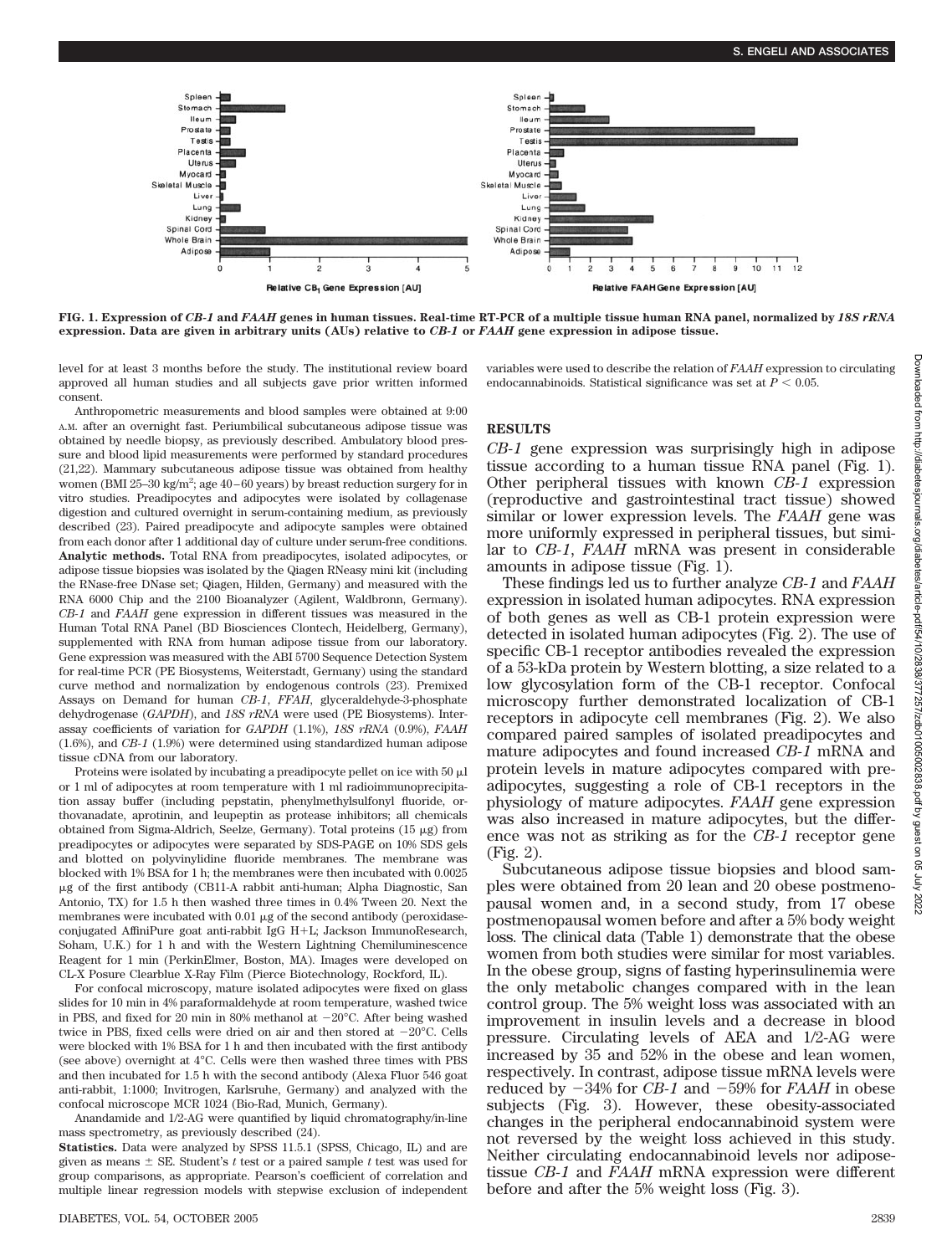

**FIG. 2. Expression of** *CB-1* **and** *FAAH* **by human adipose cells.** *A***:** *CB-1* **and** *FAAH* **mRNA was detected by real-time PCR in isolated human adipocytes.** *B***: Confocal microscopy revealed localization of the CB-1 receptor in the adipocyte membrane. The negative control (***left***; only second antibody added) confirms the specificity of fluorescence signals seen in the right confocal image.** *C***: Increased expression of** *CB-1* **and** *FAAH* **genes in isolated mature human adipocytes (AC) compared with isolated human preadipocytes (PAC).** *CB-1* **gene expression data were confirmed by Western blotting (insert). Data are means SE from seven pairs and are given as arbitrary units (AUs), normalized by** *18S rRNA* **expression. Group comparison by Student's** *t* **test. \****P* **< 0.05.**

A significant correlation was found between *FAAH* expression in adipose tissue and circulating endocannabinoid levels (Fig. 4). However, this correlation was to some degree dependent on obesity. Stepwise multiple linear regression analysis including *FAAH*, BMI, waist circumference, and body fat as independent variables revealed that the combination of *FAAH* expression and BMI explained most of the variability in AEA levels ( $r = -0.73$ ,  $r^2 = 0.53$ ,  $P = 0.001$ , whereas waist circumference was the major determinant of 1/2-AG levels ( $r = -0.52$ ,  $r^2 = 0.27$ ,  $P =$ 0.007).

# **DISCUSSION**

The close link between increased body weight and the risk of developing type 2 diabetes is well established by epidemiological data and the success of sustained weight loss in reducing diabetes risk (1–4). New therapeutic options for obesity are thus highly desired, and blocking the endocannabinoid system appears to be a promising option (15,19,20). Animal studies suggest that blocking CB-1 receptors by rimonabant not only results in central effects such as reducing food intake but also elicits peripheral effects (16–18). In humans, metabolic and obesity-related actions of the endocannabinoid system are now being studied. We found that the *CB-1 receptor* and *FAAH* are markedly upregulated in mature human adipocytes compared with in preadipocytes, suggesting a role of the endocannabinoid system in the physiology of mature human adipocytes. Furthermore, systemic endocannabinoid levels are increased in postmenopausal women with uncomplicated obesity and are associated with decreased *CB-1 receptor* and *FAAH* gene expression in adipose

TABLE 1

Characteristics of patients in the cross-sectional (lean/obese) and weight loss (before/after) studies

|                                          | Cross-sectional study |                  | Weight loss study |                    |
|------------------------------------------|-----------------------|------------------|-------------------|--------------------|
|                                          | Lean                  | Obese            | <b>Before</b>     | After              |
| $\boldsymbol{n}$                         | 20                    | 20               | 17                | 17                 |
| Age (years)                              | $57 \pm 1$            | $59 \pm 1$       | $59 \pm 2$        | $59 \pm 2$         |
| BMI $\frac{\text{kg}}{\text{m}^2}$       | $23.5 \pm 0.4$        | $38.3 \pm 0.7^*$ | $33.1 \pm 1.1$    | $31.3 \pm 1.0$ †   |
| Waist circumference (cm)                 | $76 \pm 1$            | $109 \pm 2^*$    | $101 \pm 3$       | $97 \pm 3^{\circ}$ |
| Daytime ambulatory blood pressure (mmHg) |                       |                  |                   |                    |
| Systolic                                 | $127 \pm 4$           | $136 \pm 3^*$    | $137 \pm 3$       | $131 \pm 2$ †      |
| Diastolic                                | $77 \pm 2$            | $80 \pm 2$       | $82 \pm 2$        | $80 \pm 1$         |
| Mean daily heart rate (bpm)              | $76 \pm 2$            | $82 \pm 2^*$     | $82 \pm 3$        | $80 \pm 3$         |
| Cholesterol (mmol/l)                     |                       |                  |                   |                    |
| Total                                    | $5.4 \pm 0.2$         | $5.6 \pm 0.2$    | $5.7 \pm 0.3$     | $5.5 \pm 0.3$      |
| <b>HDL</b>                               | $1.5 \pm 0.1$         | $1.2 \pm 0.1^*$  | $1.7 \pm 0.1$     | $1.6 \pm 0.1$      |
| <b>LDL</b>                               | $3.5 \pm 0.2$         | $3.8 \pm 0.2$    | $3.5 \pm 0.2$     | $3.3 \pm 0.3$      |
| Triglycerides (mmol/l)                   | $1.0 \pm 0.1$         | $1.5 \pm 0.2^*$  | $1.2 \pm 0.1$     | $1.3 \pm 0.2$      |
| Glucose (mmol/l)                         | $4.9 \pm 0.1$         | $5.5 \pm 0.1*$   | $5.7 \pm 0.2$     | $5.7 \pm 0.2$      |
| Insulin $(\mu U/I)$                      | $2.9 \pm 0.4$         | $8.2 \pm 0.8^*$  | $4.8 \pm 0.9$     | $3.9 \pm 0.7$      |

Data are means  $\pm$  SE. Group comparison by Student's *t* test for independent samples (cross-sectional study) or by *t* test for paired samples (weight loss study).  $*P < 0.05$  vs. lean;  $\uparrow P < 0.05$  vs. baseline.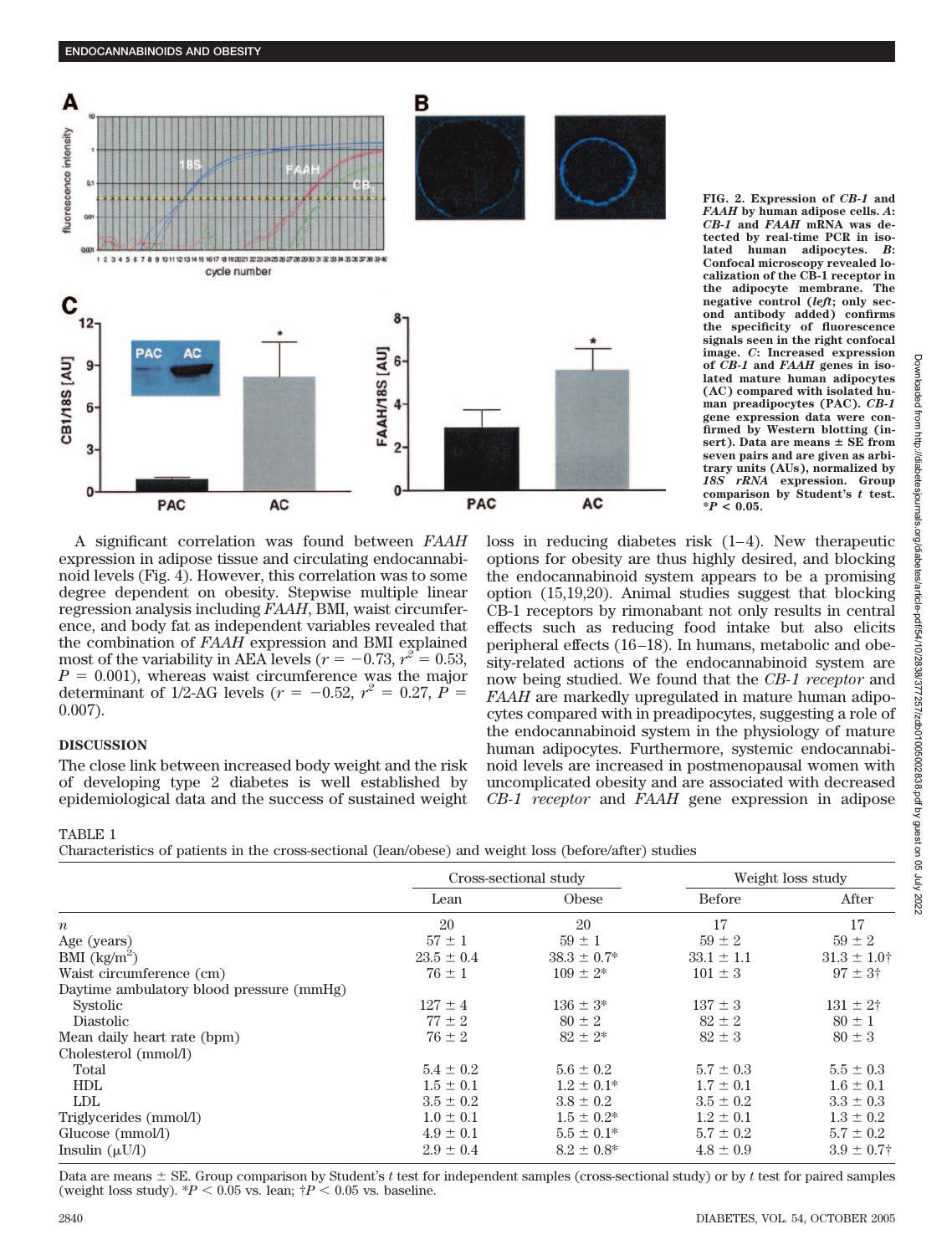**FIG. 3. Influence of obesity and weight loss on the peripheral endocannabinoid system. Subcutaneous adipose tissue biopsies and blood samples were obtained from 20 lean and 20 obese postmenopausal women in a cross-sectional study (***A***) and from 17 obese postmenopausal women before and after a 5% body weight loss by a dietary protocol (***B***). Circulating levels of AEA and AGs (1/2-AG) were increased in the obese women by 35 and 52%, respectively. In contrast, adipose tissue** *CB-1* **mRNA was decreased by** -**34% and** *FAAH* **mRNA by** -**59% in the obese subjects. Neither circulating levels of AEA and 1/2-AG nor adipose tissue,** *CB-1***, or** *FAAH* **mRNA were influenced by the weight loss protocol. Gene expression is given in arbitrary units (AUs), normalized by** *GAPDH* **expression. Group comparison was performed with Student's** *t* **test for independent samples (cross-sectional study) or the** *t* **test for paired samples (weight loss**



tissue. Finally, we showed that the *CB-1 receptor* is expressed in some peripheral human tissues relevant to the pathogenesis of obesity and obesity-associated metabolic disorders.

Both, hypothalamic and uterine levels of endocannabinoids are increased in genetically obese animals with leptin deficiency (*ob/ob* mice) or impaired leptin signaling (*db/db* mice, *fa/fa* rats) (12,25). Recently, high-fat feeding has been shown to increase intrahepatic endocannabinoid levels, even before the onset of obesity (18). We found increased circulating AEA and 1/2-AG levels in obese women. The marked downregulation of *FAAH* gene expression in adipose tissue of obese women suggests that increased endocannabinoid levels may be secondary to decreased enzymatic degradation. Increased endocannabinoid levels in the liver are also accompanied by decreased FAAH activity (18). Other peripheral tissues express more *FAAH* mRNA than adipose tissue does. Nevertheless,

adipose tissue may be an important contributor to endocannabinoid inactivation, given the overwhelming mass of adipose tissue compared with other organ tissue. Whether or not interactions with leptin contribute to *FAAH* downregulation in human adipose tissue is unknown (26).

study).  ${}^*P$  < 0.05 vs. lean.

The association of increased circulating endocannabinoids with decreased *CB-1 receptor* gene expression in adipose tissue suggests a negative feedback loop regulation. In one study, diet-induced obesity decreased CB-1 density in extrahypothalamic regions of the rat brain but not in the hypothalamus (13). Central endocannabinoid levels were not measured in that study, thus the existence of a negative feedback loop regulatory mechanism on *CB-1* gene expression is speculative. In contrast, CB-1 receptor density increases in the liver of mice fed a high-fat diet (18), and *CB-1 receptor* gene expression is increased in adipose tissue of obese Zucker rats (*fa/fa*) but unchanged in the uterus of *ob/ob* mice (17,25). The regu-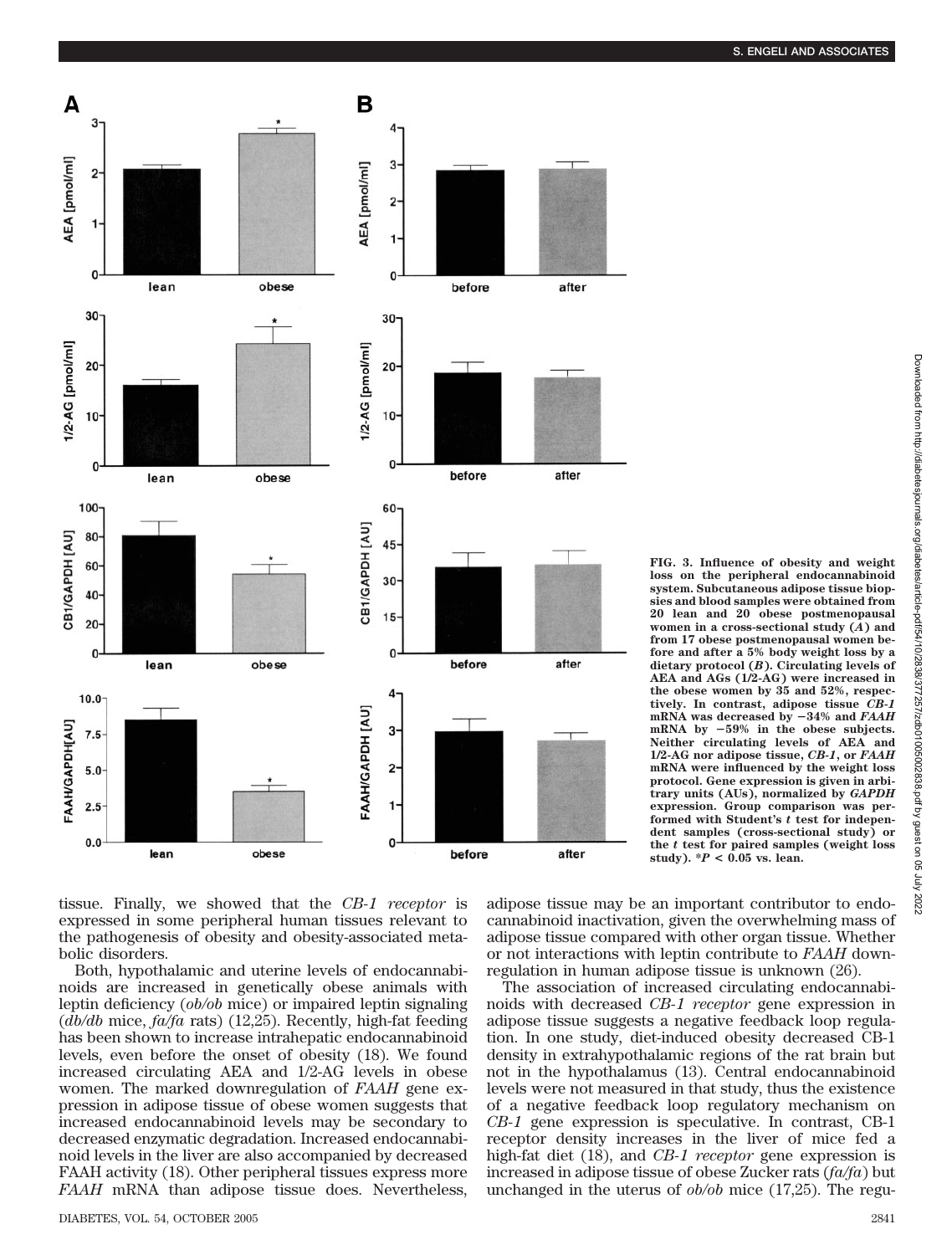

**FIG. 4. Relation of** *FAAH* **expression in adipose tissue and circulating endocannabinoids. Both circulating AEA and Ags (1/2-AG) were negatively correlated with the expression of the** *FAAH* **gene in 40 human adipose tissue samples. Gene expression is given in arbitrary units (AUs), normalized by** *GAPDH* **expression.**

lation of *CB-1* receptor gene expression in human or rodent adipocytes is unknown.

We hypothesized that increased circulating endocannabinoid levels and associated changes in the adipose endocannabinoid system may be reversible with weight loss. Our expectation was not fulfilled, and there are several possible explanations for these findings. Even after losing 5% body weight, the volunteers were still obese. Dysregulation of the endocannabinoid system may begin early in the development of obesity or possibly even before the development of obesity because of an underlying genetic predisposition. The latter mechanism is suggested by the recent finding of a strong association of a *FAAH* missense mutation with human obesity (27).

Endocannabinoids act upon CB-1 receptors in the brain and peripheral tissues. The role of central CB-1 receptors for the physiology of addiction, locomotion, pain, memory, and satiety have been intensively studied (8,10,11,24,28). Peripheral effects of endocannabinoids include hemodynamic (29–31) and inflammatory (32–34) modulation. The interaction between peripheral and central endocannabinoid mechanisms is illustrated by findings in  $CB-1$ <sup>-/</sup> mice, which are lean and resistant to diet-induced obesity (14). In young animals, the lean phenotype is due to decreased food intake, whereas pair-feeding experiments revealed that food intake is not operative any more at age 20 weeks and older (16). These data suggest that peripheral mechanisms are also involved in the control of body weight by endocannabinoids and led to the discovery of *CB-1 receptor* gene expression in rodent adipocytes (16,17). Other investigators did not find *CB-1* gene expression in rat adipocytes, most likely because they used insensitive methods (35).

We have demonstrated *CB-1* mRNA and protein expression in isolated human adipocytes, thereby confirming the animal data. Our comparison of isolated human preadipocytes and mature adipocytes showed increased *CB-1* mRNA and protein levels in mature human adipocytes. This finding is in accord with data from undifferentiated and differentiated 3T3-F442A mouse clonal preadipocytes (17). Taken together, our findings suggest that CB-1 receptors are important for the function of mature adipocytes but not of preadipocytes. Furthermore, expression of the gene encoding *FAAH* suggests that adipocytes are involved in the control of endocannabinoid availability.

Activation of CB-1 receptors in the gastrointestinal tract may also be relevant for the pathogenesis of obesity. The response of circulating ghrelin to fasting was diminished with rimonabant, suggesting that CB-1 receptors are involved in ghrelin secretion (36). The demonstration of *CB-1* gene expression in the stomach in our study is consistent with this suggestion. The endocannabinoid system and ghrelin may also interact in the brain. The orexigenic effects of centrally administered ghrelin were abolished by rimonabant, suggesting that ghrelin acts at least in part by increasing endocannabinoid production in the hypothalamus (37).

We demonstrated that the CB-1 receptor is expressed in organs relevant to the pathogenesis of obesity in humans, so that results from mechanistic studies in animals may also be applicable to patients. Furthermore, the peripheral endocannabinoid system is activated in human obesity. The observation that endocannabinoid activation is not reversible with a 5% weight loss may suggest that this activation is a cause rather than a consequence of obesity. The physiology and pathophysiology of the peripheral adipose tissue endocannabinoid system warrant further studies.

## **ACKNOWLEDGMENTS**

This work was supported in part by the German Human Genome Project (BMBF 01KW0011).

We thank Henning Damm for expert technical assistance. Iris Gottschalk, Gritt Stoffels, and Anke Strauß were involved in the recruitment and assessment of volunteers.

## **REFERENCES**

- 1. Wilson PW, D'Agostino RB, Sullivan L, Parise H, Kannel WB: Overweight and obesity as determinants of cardiovascular risk: the Framingham experience. *Arch Intern Med* 162:1867–1872, 2002
- 2. Janssen I, Katzmarzyk PT, Ross R: Body mass index, waist circumference, and health risk: evidence in support of current National Institutes of Health guidelines. *Arch Intern Med* 162:2074–2079, 2002
- 3. Tuomilehto J, Lindstrom J, Eriksson JG, Valle TT, Hamalainen H, Ilanne-Parikka P, Keinanen-Kiukaanniemi S, Laakso M, Louheranta A, Rastas M, Salminen V, Uusitupa M: Prevention of type 2 diabetes mellitus by changes in lifestyle among subjects with impaired glucose tolerance. *N Engl J Med* 344:1343–1350, 2001
- 4. Sjöström L, Lindroos AK, Peltonen M, Torgerson J, Bouchard C, Carlsson B, Dahlgren S, Larsson B, Narbro K, Sjöström CD, Sullivan M, Wedel H: Lifestyle, diabetes, and cardiovascular risk factors 10 years after bariatric surgery. *N Engl J Med* 351:2683–2693, 2004
- 5. Jamshidi N, Taylor DA: Anandamide administration into the ventromedial hypothalamus stimulates appetite in rats. *Br J Pharmacol* 134:1151–1154, 2001
- 6. Williams CM, Kirkham TC: Observational analysis of feeding induced by Delta9-THC and anandamide. *Physiol Behav* 76:241–250, 2002
- 7. Williams CM, Kirkham TC: Anandamide induces overeating: mediation by central cannabinoid receptors. *Psychopharmacology (Berl*) 143:315–317, 1999
- 8. Cota D, Marsicano G, Lutz B, Vicennati V, Stalla GK, Pasquali R, Pagotto U: Endogenous cannabinoid system as a modulator of food intake. *Int J Obes Relat Metab Disord* 27:289–301, 2003